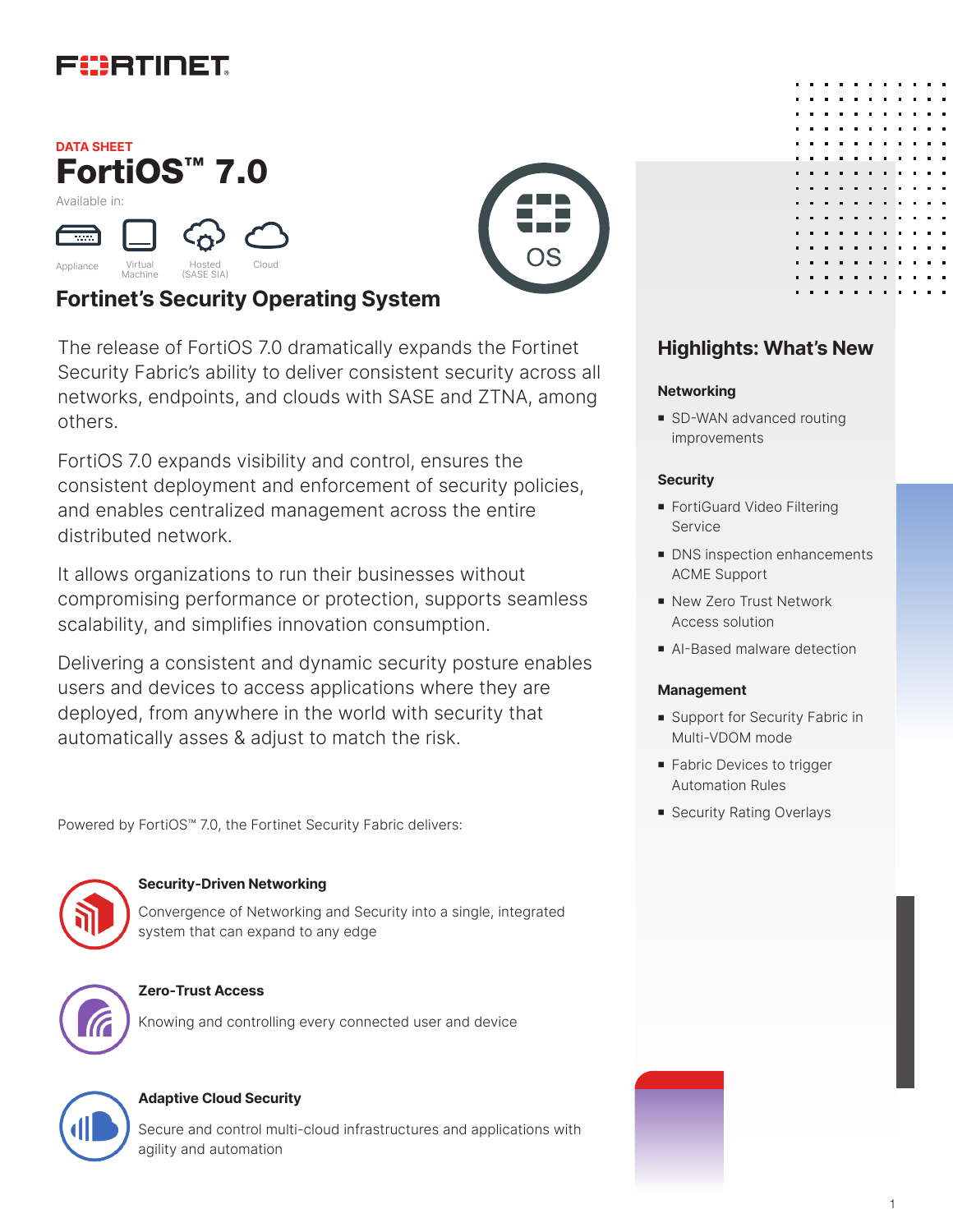# **OVERVIEW**

## **Introducing FortiOSTM 7.0**

### **Digital Innovation**

As organizations accelerate their digital innovation initiatives, ensuring their security can keep up with today's complex and fast-evolving threat landscape is critical. The explosion of network edges – across data center, WAN, LAN, LTE, off-net, compute, operational technology, CASB, SASE, internet, and most recently, the home edge – has expanded and splintered the perimeter across the entire infrastructure.

The challenge with rapidly expanding the network edge is that many of the technologies needed to make things work don't work together. Much of the digital innovation progress has been piecemeal, without a unifying security strategy or framework. Most organizations have accumulated a wide variety of isolated security tools designed to protect a function or one segment of the network in isolation.

Vendor and solutions sprawl has made maintaining network-wide visibility and consistent policy enforcement next to impossible, let alone maintaining and monitoring the various security and networking solutions in place for delivering the expected high-performing user to application connection. AND keeping ahead of threats that morph, change and expand in rapid pace than ever before.

This approach can't scale, slowing business down, introducing more risk and complexity. It needs to evolve.

Fortinet addresses this challenge with the Fortinet Security Fabric, an integrated cybersecurity platform with a rich ecosystem designed to span the extended digital attack surface to enable broad, integrated, and automated security protecting devices, data, and applications.



With over 300 new features spanning the full portfolio and pillars, we keep organizations ahead of the threats by providing continuous protection for data, users, devices, and applications transition across networks, endpoints, and multi-clouds leveraging our Fabric, AIpowered FortiGuard Security Services, and automated response capabilities. Our Fabric Management Center provides organizations of any size to secure and simplify their SOC, NOC, and IT infrastructure. And our new SOCaaS and best practice services help ensure that the organization's overarching security posture is optimized.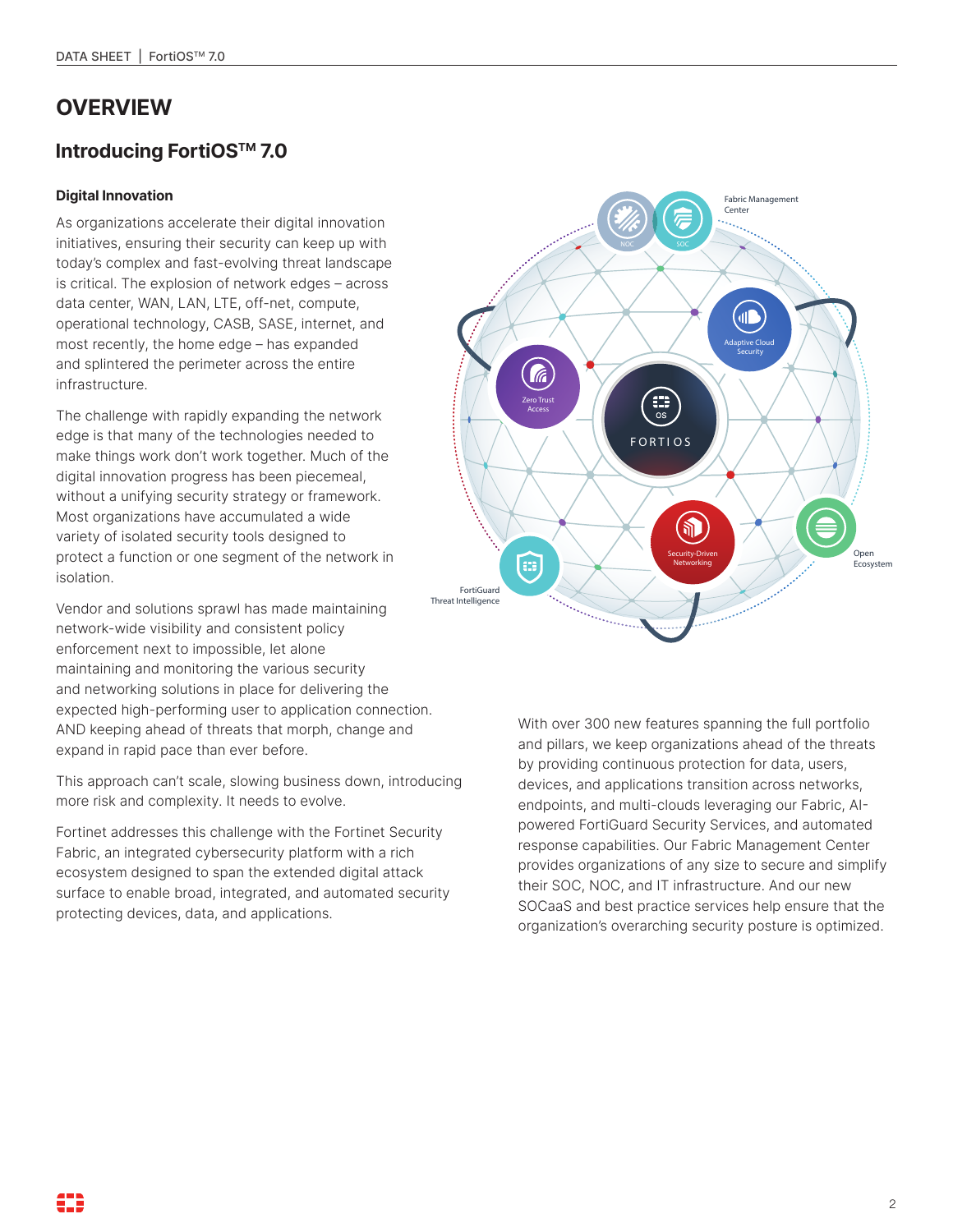| <b>Consistent Context</b><br>Aware Policy                                                                                                                                                                                                        | ē<br>Unified Logging<br>and Reporting                                              | <b>COMMON MANAGEMENT FRAMEWORK</b><br>Æ<br>Orchestration                                                       | $\begin{pmatrix} 0 & 0 \\ 0 & 0 \end{pmatrix}$ API             | $\frac{1}{\sigma}$<br>機<br>Monitoring                                            | Automation<br>Engine | <b>Organically Built On A</b>                             |
|--------------------------------------------------------------------------------------------------------------------------------------------------------------------------------------------------------------------------------------------------|------------------------------------------------------------------------------------|----------------------------------------------------------------------------------------------------------------|----------------------------------------------------------------|----------------------------------------------------------------------------------|----------------------|-----------------------------------------------------------|
| ర్లి<br>User<br>Security                                                                                                                                                                                                                         | 夜<br>Web<br>Security                                                               | <b>COMMON SECURITY FRAMEWORK</b><br>Content<br>a<br>Security                                                   | Device<br>⊑<br>Security                                        | œ<br>Application<br>Security                                                     |                      | <b>Common Management</b><br><b>And Security Framework</b> |
| PROCESSOR ACCELERATED: NETWORK AND SECURITY<br>畾<br>88<br>G)<br>⊕<br>●≣<br>$\gamma$<br>$\mathbf{G}$<br>$\equiv$<br>Switching<br>VXLAN<br>Firewall<br>VPN<br>CAPWAP<br>SSL Inspection<br><b>DDoS</b><br>Routing<br>CGNAT<br>Proxy<br>Segmentation |                                                                                    |                                                                                                                |                                                                | <b>Powering The Highest</b><br><b>Performing Network</b><br>And Security Fabric  |                      |                                                           |
| <b>HARDWARE</b>                                                                                                                                                                                                                                  | <b>SOFTWARE</b>                                                                    | <b>EMBEDDED</b>                                                                                                | <b>CLOUD NATIVE</b>                                            |                                                                                  | X-AS-A-SERVICE       | <b>Consistent For</b><br><b>Hybrid Deployment</b>         |
|                                                                                                                                                                                                                                                  | <b>Network</b>                                                                     |                                                                                                                | <b>Endpoint</b>                                                | <b>Cloud</b>                                                                     |                      | <b>Across The Full</b><br><b>Attack Surface</b>           |
| ۱<br>豐<br>•⇔•<br><b>IPS</b><br><b>NGFW</b><br>SD-WAN                                                                                                                                                                                             | $\overset{(\bullet)}{\mathbb{X}}$<br>അ<br>SWG & Proxy<br>AP & Switch<br>Controller | ස්<br>(( <u>2)</u><br>$\sqrt{\frac{1}{2}}$<br>LTE/5G<br>Segmentation<br>Identity<br>& compliance<br>Controller | □-<br>$\mathbf{G}^{\mathtt{p}}_{j}$<br>ZTNA/ or<br>remote user | 零<br>∕⊪}<br>ایچ)<br>EDR/XDR<br>Multi/<br>Hyperscale<br><b>DC</b><br>hybrid cloud | ٣<br>Public<br>cloud | <b>Optimized For</b><br><b>Leading Use Cases</b>          |

**Security Fabric**

| <b>FEATURE</b>                                | <b>HIGHLIGHTS</b>                                                                                                                                                                                                                                                                                                                                                                                                                                                                | <b>FORTINET ADVANTAGE</b>                                                                                                                                                                                                                                                                                                    |
|-----------------------------------------------|----------------------------------------------------------------------------------------------------------------------------------------------------------------------------------------------------------------------------------------------------------------------------------------------------------------------------------------------------------------------------------------------------------------------------------------------------------------------------------|------------------------------------------------------------------------------------------------------------------------------------------------------------------------------------------------------------------------------------------------------------------------------------------------------------------------------|
| <b>System Integration</b>                     | • Native integration with Fortinet products via<br>quick setup GUI connectors<br>• Standard-based data exchange APIs support<br>with third-party solutions<br>• Standard-based monitoring output - SNMP<br>Netflow/Sflow and Syslog support to external/<br>third-party SIEM, SOAR and logging systems<br>• Endpoint/Identity infrastructure integrations<br><b>External threat feeds integrations</b><br>• New: Security Fabric support in multi-virtual<br>domain environments | • Ability to reuse organization's existing<br>systems to lower TCO and streamline<br>processes<br>• Expand security and operational<br>capabilities by seamlessly integrating<br>with external solutions                                                                                                                     |
| <b>Central Management and</b><br>provisioning | • Fortinet/third-party automation and portal<br>services support via APIs and CLI scripts<br>- Rapid deployment features including cloud-<br>based provisioning solutions<br>• Developer community platform access and<br>professional service options for complex<br>integrations<br>• Extensive integration resources for Ansible and<br>Terraform                                                                                                                             | • Extensive APIs and CLI commands<br>offering feature-rich service<br>enhancements<br>• Comprehensive rapid deployment<br>options to save time and costs<br>• Fortinet Developer Network (FNDN)<br>empowers large service providers<br>and enterprises with shared<br>implementation/customization/<br>integration knowledge |
| <b>Cloud and SDN Integration</b>              | • Multi-cloud support using Cloud and SDN<br>connectors for AWS, Microsoft Azure, GCP, OCI,<br>AliCloud, VMware ESXi, NSX, OpenStack, Cisco<br>ACI and Nuage Virtualized Service Platforms<br>Kubernetes connectors for private and public<br>clouds<br>• NEW: Show the REST API commands behind a<br>particular GUI action                                                                                                                                                      | • Robust and comprehensive SDN<br>integration capabilities that<br>allow organizations to implement<br>cloud solutions securely without<br>compromising agility                                                                                                                                                              |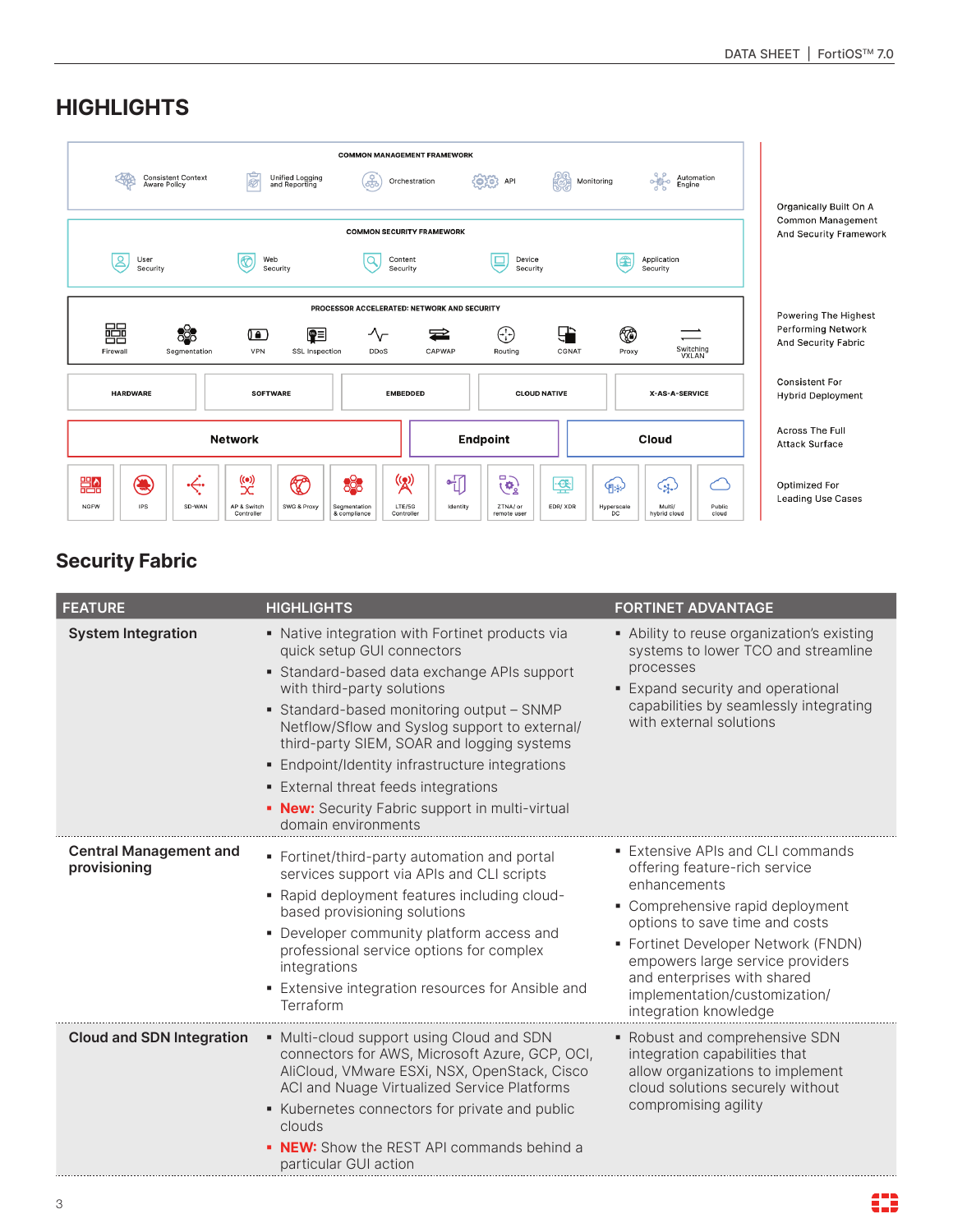| <b>FEATURE</b>                             | <b>HIGHLIGHTS</b>                                                                                                                                                                                                                                                                                                                                                                                                                                                                                                                                                            | <b>FORTINET ADVANTAGE</b>                                                                                                                                                                                                                                                                                                                                                                                                                                                                                    |
|--------------------------------------------|------------------------------------------------------------------------------------------------------------------------------------------------------------------------------------------------------------------------------------------------------------------------------------------------------------------------------------------------------------------------------------------------------------------------------------------------------------------------------------------------------------------------------------------------------------------------------|--------------------------------------------------------------------------------------------------------------------------------------------------------------------------------------------------------------------------------------------------------------------------------------------------------------------------------------------------------------------------------------------------------------------------------------------------------------------------------------------------------------|
| <b>Visibility</b>                          | Interactive drill-down and topology viewers<br>that illustrate real-time and historical threat<br>status and network usage with comprehensive<br>contextual information<br>• Aggregated data views provided by fabric<br>devices                                                                                                                                                                                                                                                                                                                                             | • One-click remediation that offers<br>accurate and quick protection against<br>threats and abuses<br>• Unique threat score system, correlating<br>weighted threats with particular users<br>to prioritize investigations<br>· Fabric-wide views expand visibility<br>beyond a single security entity, allowing<br>organizations to quickly spot problems<br>and address them                                                                                                                                |
| <b>Automation</b>                          | · Wizard-based automation workflow that<br>performs appropriate actions based on triggers<br>defined, across the Fortinet Security Fabric<br>• Automatically quarantine compromised hosts<br>using FortiClient via EMS or connections via<br>FortiSwitch and FortiAP<br>• NEW: Fabric Devices to trigger Automation Rules                                                                                                                                                                                                                                                    | Reducing risk exposure and replacing<br>manual security processes with<br>automation to help address the<br>organizational challenges of tighter<br>budgets and a skilled staffing shortage                                                                                                                                                                                                                                                                                                                  |
| <b>NAC</b>                                 | • Interface with FortiAuthenticator and a wide<br>variety of external identity management systems<br>to facilitate user authentication processes<br>• Wide-ranging single sign-on identity acquisition<br>methods, including Windows AD, terminal<br>servers, access portals, and mail services<br>• Built-in token server to manage both physical<br>and mobile tokens for use with various FortiOS<br>authentication requirements such as VPN access<br>and FortiGate administration<br>• NEW: Improved ZTNA (Zero Trust Network<br>Access) framework for mobile endpoints | • FortiOS integrates with a wide<br>variety of AAA services to facilitate<br>user admission control from various<br>entry points, giving users a simplified<br>experience while implementing greater<br>security<br>• Easily implement two-factor<br>authentication for user and<br>administrator access at little cost<br>· Simplified mobile user security<br>enforcement by easily distributing and<br>updating clients' security profiles that<br>are consistent with gateway protection                 |
| <b>Compliance &amp; Security</b><br>Rating | • Periodic system configuration checks on fabric<br>devices using a pre-defined checklist to reveal<br>security posture status updates; the data is kept<br>to produce historical trending charts<br>- Audit setups against PCI compliance<br>requirements<br>• Security rating ranking are benchmarked against<br>peers                                                                                                                                                                                                                                                     | • Automates compliance auditing, which<br>frees up administration resources<br>• Quickly verify the status and health<br>of your setup and connected devices<br>within the Fabric and identify any gaps<br>that can potentially leave you at greater<br>risk                                                                                                                                                                                                                                                 |
| <b>Advance Threat Protection</b><br>(ATP)  | • Local file quarantine (for models with storage)<br>• Receive dynamic remediation (malicious file<br>checksum and URLs) DB updates and detail<br>analysis reports from external Fortinet file<br>analysis solutions (FortiSandbox)<br>• Endpoint vulnerability views that present ranked<br>vulnerable clients with details<br>• IOC service integration displays IOC detection<br>data from FortiAnalyzer onto FortiView and<br>topology maps                                                                                                                              | • Supported by proven and industry-<br>validated AV research services.<br>• Ability to adopt a robust ATP framework<br>that reaches mobile users and branch<br>offices, detecting and preventing<br>advanced attacks that may bypass<br>traditional defenses by examining<br>files from various vectors, including<br>encrypted files<br>• Easily identify vulnerable hosts across<br>the fabric<br>• Administrators can easily identify<br>suspicious hosts and quickly or<br>automatically quarantine them |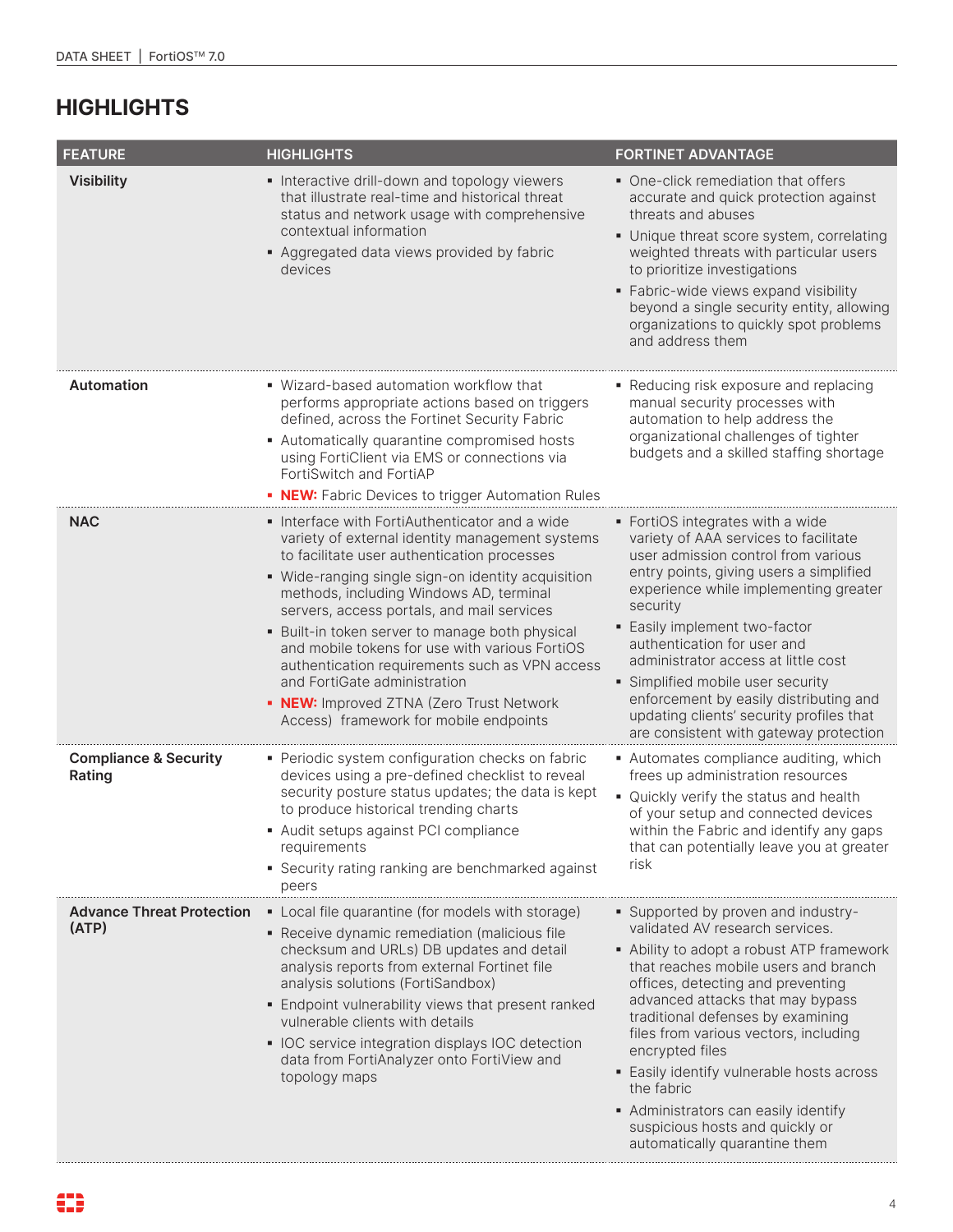| <b>FEATURE</b>               | <b>HIGHLIGHTS</b>                                                                                                                                                                                                                                                                                                                                     | <b>FORTINET ADVANTAGE</b>                                                                                                                                       |
|------------------------------|-------------------------------------------------------------------------------------------------------------------------------------------------------------------------------------------------------------------------------------------------------------------------------------------------------------------------------------------------------|-----------------------------------------------------------------------------------------------------------------------------------------------------------------|
| <b>Wireless Controller</b>   | Integrated wireless controller for Fortinet's<br>wide range of AP form factors, including indoor,<br>outdoor, and remote models, with no additional<br>license or component fees<br>• Enterprise-class wireless management<br>functionality, including roque AP protection,<br>wireless security, monitoring, and reporting<br>• Supports 802.3ax APs | • The wireless controller integrates into<br>the FortiGate console providing a true<br>single-pane-of-glass management for<br>ease-of-use and lower TCO         |
| <b>Switch Controller</b>     | • Integrated switch controller for Fortinet<br>access switches with no additional license or<br>component fees<br>• Simplifies NAC deployment                                                                                                                                                                                                         | ■ Expands security to the access level to<br>stop threats and protect terminals from<br>one another                                                             |
| <b>WAN Interface Manager</b> | • Supports LTE connectivity via integrated modem,<br>USB port or the FortiExtender                                                                                                                                                                                                                                                                    | • Allows organizations to use or<br>add 3G/4G connectivity for WAN<br>connections while maintaining access<br>control and defining the usage for<br>those links |

# **Operations**

| <b>FEATURE</b>     | <b>HIGHLIGHTS</b>                                                                                                                                                                                                                                                                                            | <b>FORTINET ADVANTAGE</b>                                                                                                                                                                                                                                                                                                                                                                                                         |
|--------------------|--------------------------------------------------------------------------------------------------------------------------------------------------------------------------------------------------------------------------------------------------------------------------------------------------------------|-----------------------------------------------------------------------------------------------------------------------------------------------------------------------------------------------------------------------------------------------------------------------------------------------------------------------------------------------------------------------------------------------------------------------------------|
| Configuration      | • Wide variety of configuration tools - iOS app,<br>Web UI and CLI<br>• Ease of use with intuitive, state-of-the-art GUI<br>and wizards<br>• One-click access and actions between log<br>viewers, dashboard widgets, policy tables, and<br>more<br>• Intelligent object panel for policy setups and<br>edits | • Unique FortiExplorer configuration tool<br>allows administrators to quickly access<br>configurations, including via mobile<br>phones and tablets<br>• VPN wizards facilitate easy setup,<br>including popular mobile clients and<br>other vendors' VPN gateways<br>• Useful one-click access and actions<br>bring administrators to the next steps<br>quickly and accurately to swiftly<br>mitigate threats or resolve problems |
| Log & Reports      | • Detailed logs and out-of-the-box reports that are<br>essential for compliance, audits, and diagnostic<br>purposes<br>• Real-time logging to FortiAnalyzer, FortiAnalyzer<br>Cloud, and FortiGate Cloud<br>• Common Event Format (CEF) support<br>• Logging consolidation within Security Fabric            | • Includes deep contextual information,<br>including source device details and<br>strong audit trail<br>• GUI Report Editor offering highly<br>customizable reports<br>• Managing logs holistically simplifies<br>configuration and guarantees that<br>critical information from every FortiGate<br>is centrally collected and available<br>for analysis. This closes any gaps in<br>intelligence                                 |
| <b>Diagnostics</b> | · Diagnostic CLI commands, session tracer, and<br>packet capture for troubleshooting hardware,<br>system, and network issues<br>• Hardware testing suite on CLI<br>• Policy and routing GUI tracer                                                                                                           | • Comprehensive diagnostic tools<br>help organizations quickly remediate<br>problems and investigate abnormal<br>situations                                                                                                                                                                                                                                                                                                       |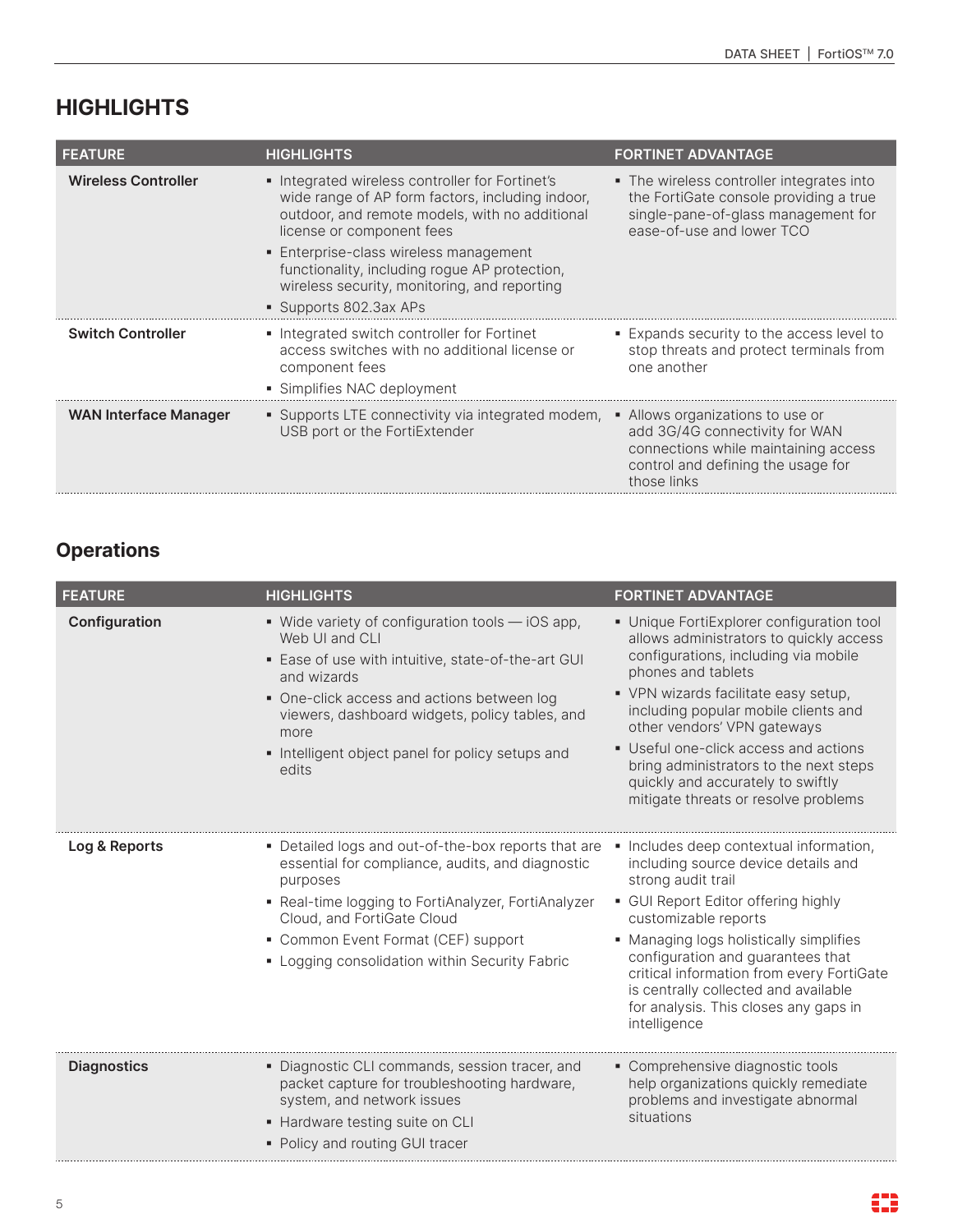| <b>FEATURE</b> | <b>HIGHLIGHTS</b>                                                                        | <b>FORTINET ADVANTAGE</b>                                                                                                                                                                                                             |
|----------------|------------------------------------------------------------------------------------------|---------------------------------------------------------------------------------------------------------------------------------------------------------------------------------------------------------------------------------------|
| Monitoring     | • Real-time monitors<br>• NOC Dashboard<br>• IOS push notification via FortiExplorer app | • Dashboard NOC view allows you to<br>keep mission-critical information in view<br>at all times. Interactive and drill-down<br>widgets avoid dead-ends during your<br>investigations, keeping analysis moving<br>quickly and smoothly |

# **Policy & Control**

| <b>FEATURE</b>               | <b>HIGHLIGHTS</b>                                                                                                                                                                                                                    | <b>FORTINET ADVANTAGE</b>                                                                                                                                           |
|------------------------------|--------------------------------------------------------------------------------------------------------------------------------------------------------------------------------------------------------------------------------------|---------------------------------------------------------------------------------------------------------------------------------------------------------------------|
| <b>Policy Modes</b>          | ■ Easy-to-use policy management with unique<br>Section or Global view options<br>• NGFW Policy-based and Policy-based modes<br>• Consolidated IPv4 and IPv6 policies                                                                 | • Flexible policy setup with various<br>control systems assist organizations<br>in implementing effective network<br>security that is relevant to their<br>networks |
| <b>Device Identification</b> | • Identification of different types of devices<br>present on the network<br>• MAC address policy source objects<br>• IoT security service allowing FortiGates to query<br>FortiGuard servers for more information about a<br>device  | • Empowers organizations to add critical<br>security to today's BYOD environment<br>by identifying personal devices                                                 |
| <b>SSL Inspection</b>        | <b>Effectively examine SSL-encrypted traffic with</b><br>various security controls, such as AV and content<br>filtering<br>• High-performance SSL inspection with content<br>processors<br>• Reputable sites database for exemptions | • Identify and block threats hidden within<br>encrypted traffic without significantly<br>impacting performance                                                      |

# **Security**

| <b>FEATURE</b>  | <b>HIGHLIGHTS</b>                                                                                                                                                                                                                                                                              | <b>FORTINET ADVANTAGE</b>                                                                                                                                                                                                                                                                       |
|-----------------|------------------------------------------------------------------------------------------------------------------------------------------------------------------------------------------------------------------------------------------------------------------------------------------------|-------------------------------------------------------------------------------------------------------------------------------------------------------------------------------------------------------------------------------------------------------------------------------------------------|
| <b>Firewall</b> | • High-performance firewall within a SPU-powered<br>appliance<br>Implement security policies that use a<br>combination of source objects, IPs, users, and/<br>or devices<br>• Automatically or manually quarantine users/<br>attackers<br>• Directs registered FortiClient to host quarantines | • Industry's top firewall appliance with a<br>superior cost-performance ratio                                                                                                                                                                                                                   |
| <b>VPN</b>      | • Comprehensive enterprise-class features for<br>various types of VPN setups<br>SSL and IPsec VPN wizards<br>• Cloud-assisted Overlay Controller VPN that<br>supports, Full Mesh, Hub & Spoke topology with<br>ADVPN options                                                                   | • The FortiGate's unmatched<br>performance for VPN allows<br>organizations to establish secure<br>communications and data privacy<br>between multiple networks and<br>hosts by leveraging custom security<br>processors (SPUs) to accelerate<br>encryption and decryption of network<br>traffic |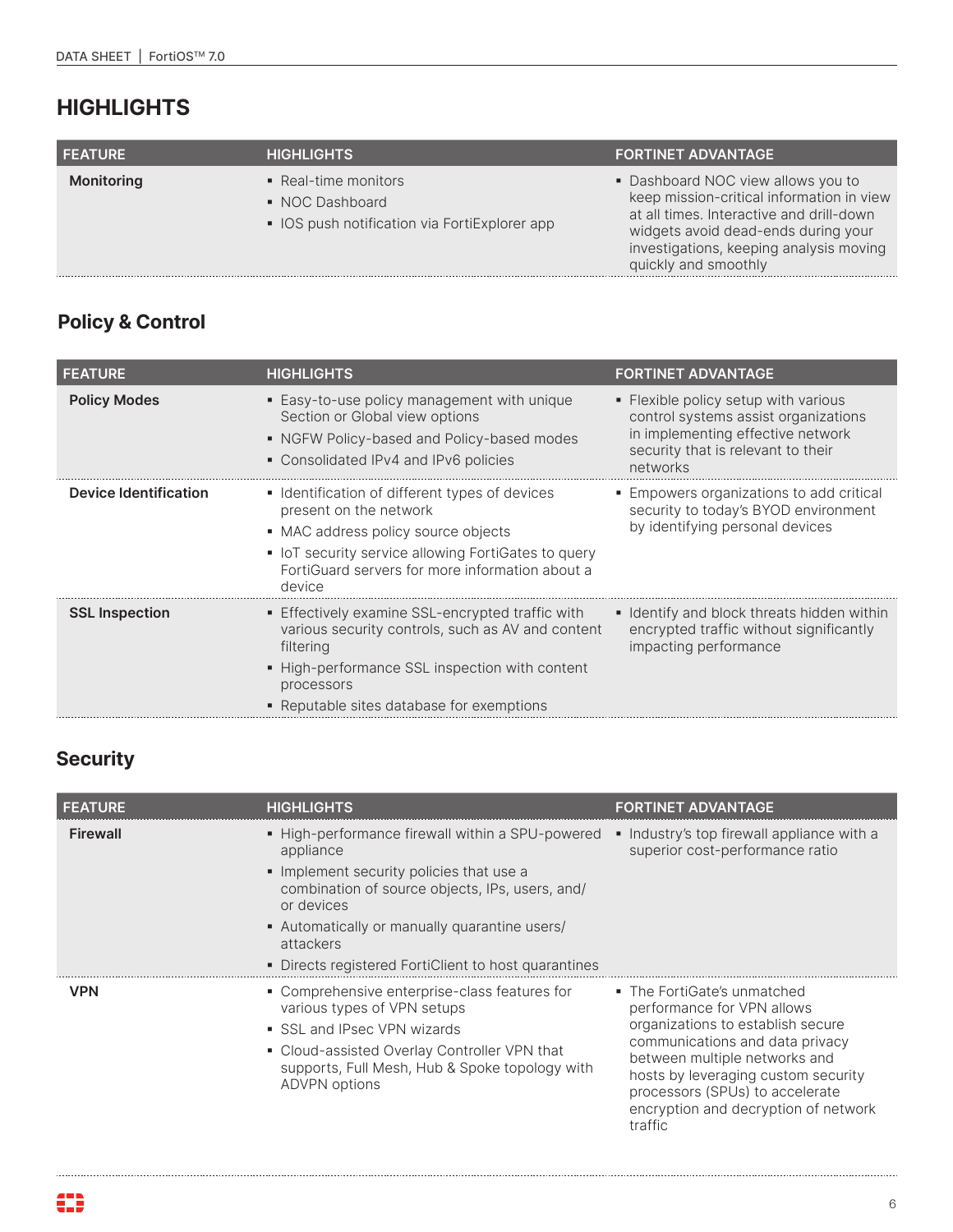| <b>FEATURE</b>             | <b>HIGHLIGHTS</b>                                                                                                                                                                                                                                                                                                                                                                                                                                                                                                                                                                                                                                                                                                               | <b>FORTINET ADVANTAGE</b>                                                                                                                                                                                                                                                                                                                                                                                           |
|----------------------------|---------------------------------------------------------------------------------------------------------------------------------------------------------------------------------------------------------------------------------------------------------------------------------------------------------------------------------------------------------------------------------------------------------------------------------------------------------------------------------------------------------------------------------------------------------------------------------------------------------------------------------------------------------------------------------------------------------------------------------|---------------------------------------------------------------------------------------------------------------------------------------------------------------------------------------------------------------------------------------------------------------------------------------------------------------------------------------------------------------------------------------------------------------------|
| <b>IPS &amp; DoS</b>       | • Regular and rate-based signatures, supported<br>by zero-day threat protection and research for<br>effective, IPS implementation<br>• Integrated DoS protection defends against<br>abnormal traffic behaviors<br>• CVE reference for IPS signatures                                                                                                                                                                                                                                                                                                                                                                                                                                                                            | • Proven quality protection with "NSS<br>Recommended" award for superior<br>coverage and cost/performance<br>Adapts to enterprise needs with full IPS<br>features and NGIPS capabilities, such<br>as contextual visibility<br>• Supports various network deployment<br>requirements, such as sniffer mode,<br>and compatible with active-bypass<br>bridging device or built-in bypass ports<br>for a selected model |
| Web & Video Filtering      | • Enterprise-class URL filtering solution that<br>includes quotas, user overrides, transparent safe<br>search, and search engine keyword logging<br>• Superior coverage with URL ratings of over 70<br>languages and identifies redirected (cached and<br>translated) sites<br>• New: Video Filtering using FortiGuard category<br>based filter and/or YouTube APIs and parameters                                                                                                                                                                                                                                                                                                                                              | • Multi-layered anti-proxy avoidance<br>capabilities with integrated application<br>control and IPS allow organizations to<br>implement air-tight web usage controls                                                                                                                                                                                                                                                |
| <b>Email Filtering</b>     | • Highly effective, multilayered spam filters with<br>low false positives                                                                                                                                                                                                                                                                                                                                                                                                                                                                                                                                                                                                                                                       | • Cost-efficient anti-spam solution for<br>small organizations or branch offices<br>without requiring investment in an<br>additional system                                                                                                                                                                                                                                                                         |
| <b>Application Control</b> | • Detects and acts against traffic-based on<br>applications while providing visibility on network<br>usage<br>· Fine-grained control on popular cloud<br>applications, such as SalesForce, Google Docs,<br>and Dropbox                                                                                                                                                                                                                                                                                                                                                                                                                                                                                                          | • Superior coverage, including both<br>desktop and mobile applications,<br>enabling better management of<br>network access policies<br>• Applies deeper application inspections<br>for better control and visibility as<br>more enterprises rely on public cloud<br>services                                                                                                                                        |
| <b>Anti-Malware</b>        | • Flow- and proxy-based AV options for choices<br>between protection and performance<br>Anti-bot capability using IP reputation DB to<br>terminates botnet communication to C&C servers<br>• Receive dynamic remediation (malicious file<br>checksum and URLs) DB updates and detail<br>analysis reports from external Fortinet file<br>analysis solutions (FortiSandbox)<br>• Virus Outbreak Protection as an additional layer<br>of proactive protection targeted at new malware;<br>comparing and detecting threats using a real-<br>time FortiGuard checksum database<br>• Content Disarm and Reconstruction (CDR)<br>removes exploitable content before reaching<br>users<br>• NEW: Al-powered heuristics detection engine | • Supported by proven and industry-<br>validated AV research services<br>• Ability to adopt robust ATP framework<br>that reaches mobile users and branch<br>offices, detecting and preventing<br>advanced attacks that may bypass<br>traditional defenses by examining<br>files from various vectors, including<br>encrypted files                                                                                  |
| <b>Protective DNS</b>      | • Uses existing DNS protocols and architecture to<br>analyze DNS queries and mitigate threats                                                                                                                                                                                                                                                                                                                                                                                                                                                                                                                                                                                                                                   | • Defenses in various points of the<br>network exploitation lifecycle,<br>addressing phishing, malware<br>distribution, command and control,<br>domain generation algorithms, and<br>content filtering.                                                                                                                                                                                                             |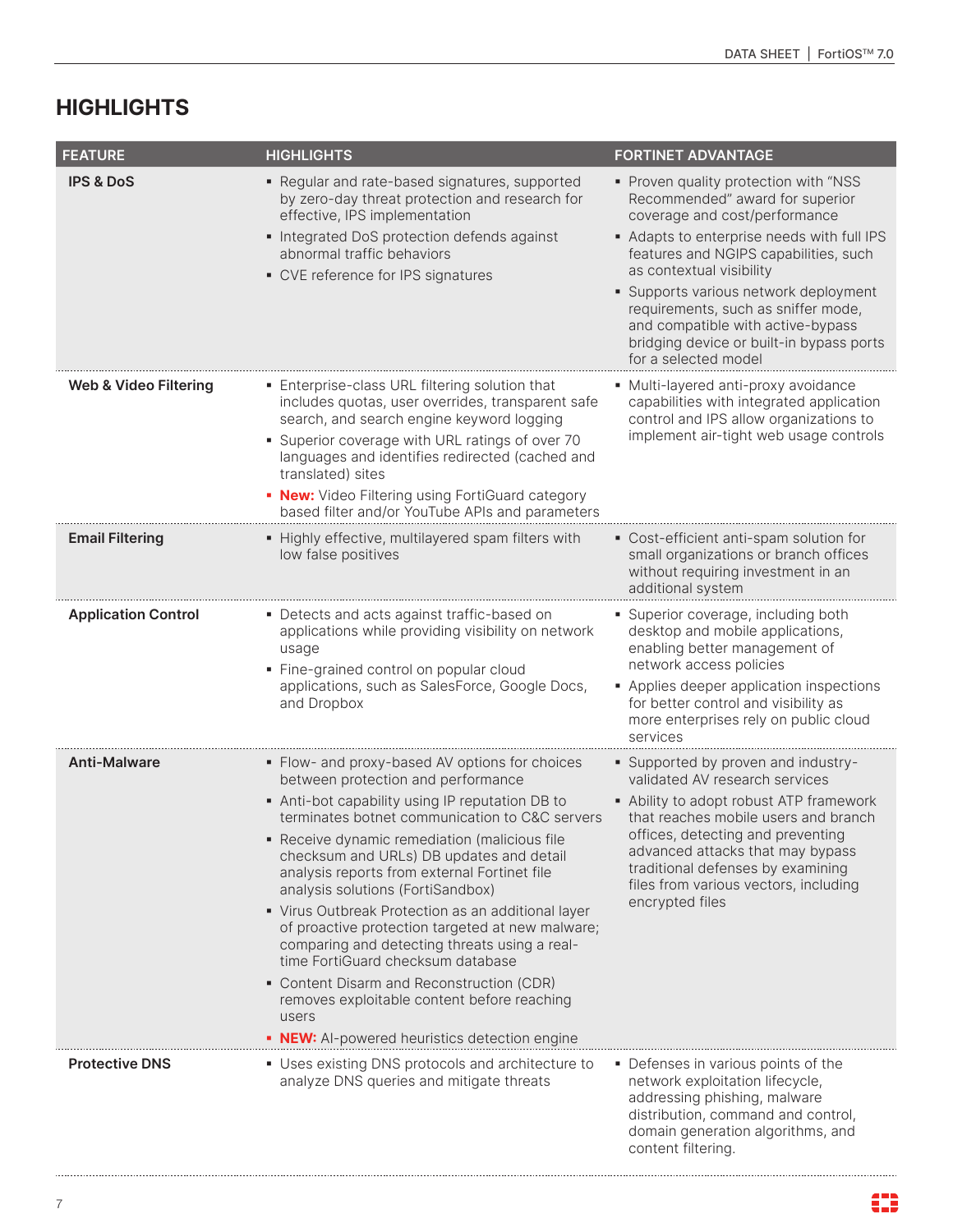# **Security**

| <b>FEATURE</b>            | <b>HIGHLIGHTS</b>                                                                                                                                                                                                                                                                                                                                                                                                                                                                                                                                                                                   | <b>FORTINET ADVANTAGE</b>                                                                                                                                                                                                                                                                                                                                                                                |
|---------------------------|-----------------------------------------------------------------------------------------------------------------------------------------------------------------------------------------------------------------------------------------------------------------------------------------------------------------------------------------------------------------------------------------------------------------------------------------------------------------------------------------------------------------------------------------------------------------------------------------------------|----------------------------------------------------------------------------------------------------------------------------------------------------------------------------------------------------------------------------------------------------------------------------------------------------------------------------------------------------------------------------------------------------------|
| <b>SD-WAN</b>             | Intelligent WAN path control with the ability to<br>direct traffic among WAN links based on over<br>3,000 applications and users/user groups<br>• Measure application transactions such as<br>latency, jitter, and packet-loss plus built-in<br>automatic fail-over to determine preferred<br>paths and maintain the optimal application<br>performance of business-critical applications<br>• Use QoS, Traffic Shaping and policy routing for<br>bandwidth management<br>• Peer to peer and remote user WAN optimization<br>and byte caching technologies<br>• New: Passive WAN health measurement | • Broad coverage of application visibility<br>and first packet classification for<br>efficient<br>SD-WAN adoption<br>Integrated NGFW and SD-WAN on the<br>same appliance further reduces TCO<br>and complexity<br>• WAN Path Controller automation<br>continues to provide high application<br>performance<br>· Industry's highest IPsec VPN<br>performance<br>• Zero Touch Deployment of SD-WAN<br>Edge |
| <b>Explicit Proxy</b>     | • Explicit HTTP and HTTPS, FTP over HTTP, or<br>SOCKS proxying of IPv4 and IPv6 traffic on one<br>or more interfaces<br>• Transparent web proxy                                                                                                                                                                                                                                                                                                                                                                                                                                                     | • Integrated, enterprise-class explicit<br>web proxy provides HTTP and HTTPS<br>proxying with the added benefits of<br>UTM security and user identity                                                                                                                                                                                                                                                    |
| IP <sub>V</sub> 6         | • Comprehensive IPv6 support for routing, NAT,<br>security policies, and more                                                                                                                                                                                                                                                                                                                                                                                                                                                                                                                       | • Operating mode options provide<br>flexibility when deploying into existing<br>or new networks, reducing network<br>change requirements                                                                                                                                                                                                                                                                 |
| <b>High Availability</b>  | • Support for industry-standard VRRP and various<br>proprietary solutions, with ability to combine<br>more than one high availability solution into a<br>single configuration                                                                                                                                                                                                                                                                                                                                                                                                                       | · Flexible high availability offerings allow<br>organizations to pick the most suitable<br>solutions based on their network<br>environments and SLA requirements                                                                                                                                                                                                                                         |
| <b>Routing/NAT</b>        | • Comprehensive routing protocols and NAT<br>support<br>• Traffic redirection with ICAP and WCCP support                                                                                                                                                                                                                                                                                                                                                                                                                                                                                            | • Wide-ranging routing features that<br>meet carrier and enterprise resilience<br>networking requirements                                                                                                                                                                                                                                                                                                |
| L2/Switching              | • Ability to craft software switches or emulate<br>VLAN switches from interfaces<br>• Support SPAN ports and port aggregation with<br>multiple interfaces.<br>· Implement admission control modes on<br>interfaces such as 802.1x or captive portal<br>• Comprehensive WiFi and WAN interface<br>configuration options<br>• VXLAN and EMAC VLAN Support                                                                                                                                                                                                                                             | · Flexible interface configurations offer<br>various setup possibilities that best suit<br>an organization's network requirements<br>while providing optional access security                                                                                                                                                                                                                            |
| <b>Offline Inspection</b> | • Sniffer mode allows threat and usage monitoring<br>of network activities offline                                                                                                                                                                                                                                                                                                                                                                                                                                                                                                                  | • Wide-ranging routing features that<br>meet carrier and enterprise resilience<br>networking requirements                                                                                                                                                                                                                                                                                                |
|                           | <b>Essential Network Services</b> • A wealth of networking services such as DHCP,<br>DNS server, NTP server and more                                                                                                                                                                                                                                                                                                                                                                                                                                                                                | ■ Built-in, out-of-the-box capabilities let<br>organizations quickly provide necessary<br>network services to internal terminals or<br>to integrate with other network devices                                                                                                                                                                                                                           |

. . . . . .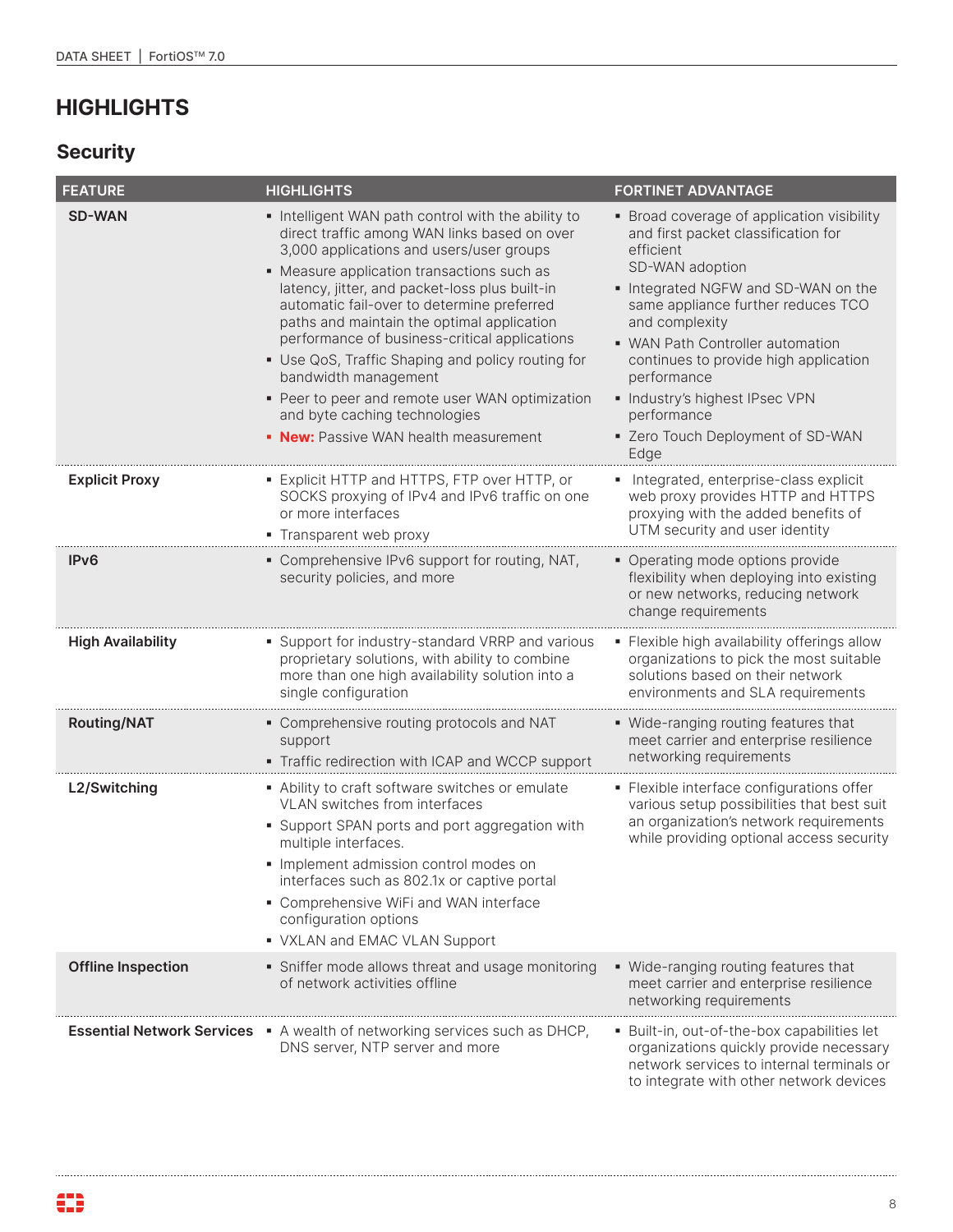# **Platform Support**

| <b>FEATURE</b>                   | <b>HIGHLIGHTS</b>                                                                                                                                                                                                                                                                                                                                | <b>FORTINET ADVANTAGE</b>                                                                                                                                                                                                                                                                                                              |
|----------------------------------|--------------------------------------------------------------------------------------------------------------------------------------------------------------------------------------------------------------------------------------------------------------------------------------------------------------------------------------------------|----------------------------------------------------------------------------------------------------------------------------------------------------------------------------------------------------------------------------------------------------------------------------------------------------------------------------------------|
| <b>Physical Appliance (+SPU)</b> | • Integration with proprietary hardware<br>architecture that includes acceleration<br>components (SPU) and multicore processors                                                                                                                                                                                                                  | • Superior software and hardware<br>integration ensures the optimal use<br>of hardware components, yielding<br>the highest cost/performance for<br>customers                                                                                                                                                                           |
| <b>Virtual System</b>            | • Virtual Domains (VDOMs): Virtualized FortiOS<br>components to multiple logical systems on a<br>single virtual or physical appliance.<br>• Global security profiles<br>• Support Virtual routing and forwarding<br>(VRF) that allows multiple instances of a routing<br>table to exist and work simultaneously<br>• Support for Split-Task VDOM | · Built-in, out-of-the-box capabilities let<br>organizations quickly provide necessary<br>network services to internal terminals or<br>to integrate with other network devices                                                                                                                                                         |
| <b>Hypervisor</b>                | • Support for popular hypervisor platforms,<br>including VMware vSphere, Citrix and open<br>source Xen, KVM, and MS Hyper-V                                                                                                                                                                                                                      | • Consistent management and features<br>between physical and virtual appliances<br>reduces management cost and<br>simplifies deployments                                                                                                                                                                                               |
| Cloud                            | • Support for public cloud services: Amazon Web<br>Services (AWS), Microsoft Azure, Google Cloud<br>Platform (GCP), Oracle Cloud Infrastructure (OCI)<br>and AliCloud                                                                                                                                                                            | • Consistent management and features<br>between on-premises and cloud<br>platforms reduces management cost<br>and simplifies deployments                                                                                                                                                                                               |
| <b>Hosted (FortiSASE SIA)</b>    | • New: Powering FWaaS and hosted SWG<br>components of FortiSASE SIA offering                                                                                                                                                                                                                                                                     | • SASE extends networking and security<br>capabilities beyond where they have<br>typically been available, allowing<br>users, regardless of location, to take<br>advantage of firewall-as-a-service<br>(FWaaS), secure web gateway (SWG),<br>zero-trust network access (ZTNA),<br>and a medley of other threat detection<br>functions. |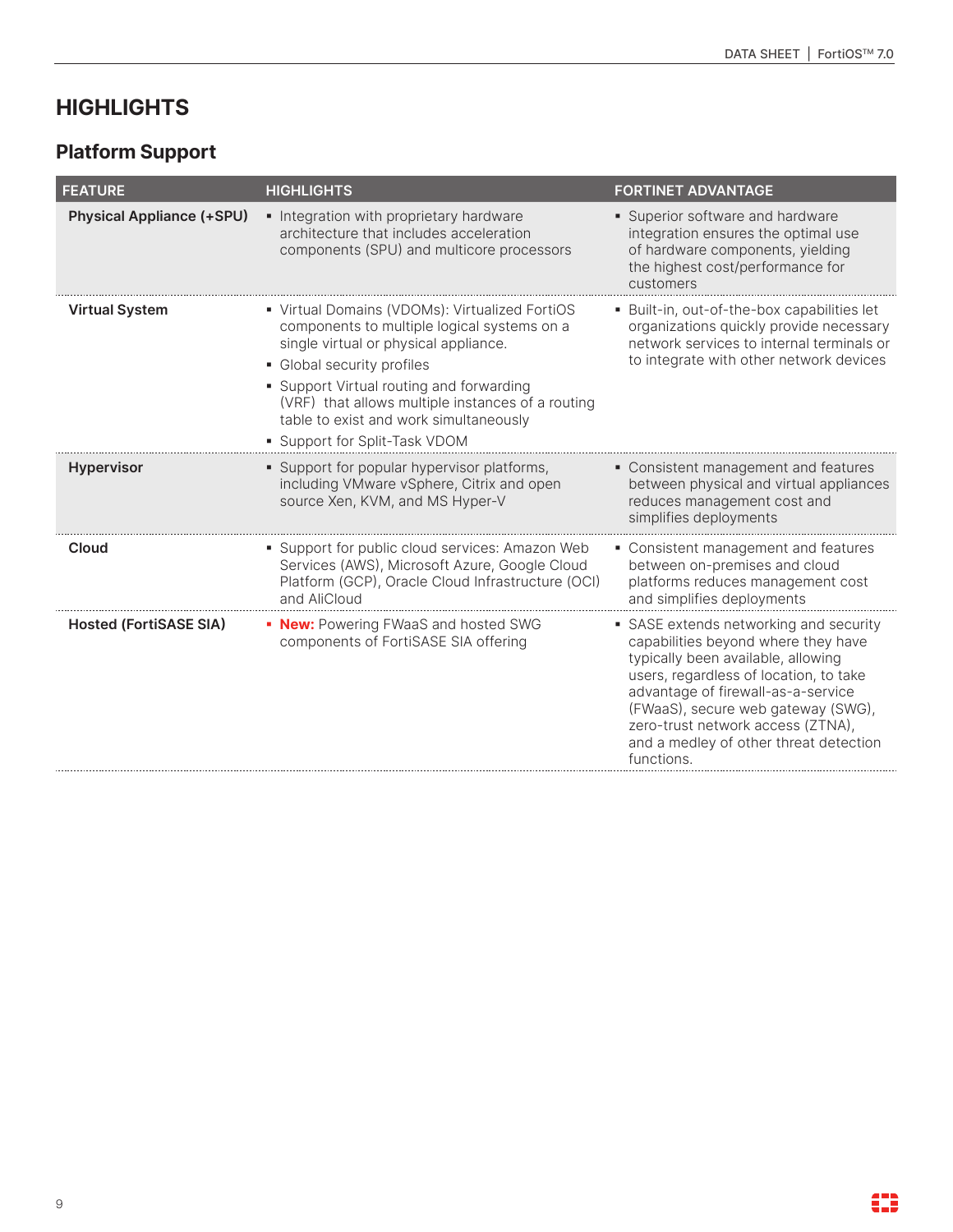# **SPECIFICATIONS**

## **Security Fabric**

### **SYSTEM INTEGRATION**

- Security Fabric Logging:
- Synchronized logging to FortiAnalyzer configurations among FortiGates - Data exchange (information such as topology and device asset tags) with FortiAnalyzer

Technology ecosystem encompasses leading partners in the Firewall and Network Risk Management, SDN and Virtualization, Security Information and Event Management (SIEM), Systems Integration, Testing and Training, and Wireless markets .......................

Native integration with FortiSandbox, FortiSandbox Cloud, FortiMail, FortiNAC, FortiMail Cloud, FortiProxy, FortiAI, FortiDeceptor, FortiTester and FortiWeb

#### **CENTRAL MANAGEMENT AND PROVISIONING**

Central management support: FortiManager, FortiCloud hosted service, web service APIs

Rapid deployment: Install wizards, USB auto-install, local and remote script execution

#### **CLOUD AND SDN INTEGRATION**

- Integration via connectors with:
- 
- Public Cloud: AWS, MS Azure, GCP, OCI, AliCloud and IBM Cloud Private SDN: Kubernetes, VMware ESXi and NSX, OpenStack, Cisco ACI, Nuage
- Networks and Nutanix Prism
- API Preview: view all REST API requests being used on a particular GUI page

#### **VISIBILITY**

Interactive and graphical visualizer for user, device, network, and security activities (FortiView):

- A variety of GUI consoles that display current and historical status using different perspectives such as
- 'sources', 'destinations', 'applications', and 'threats' etc.
- Threat and VPN map
- Data view options: Table, bubble chart, or world map if applicable - Statistics and system information about the connected fabric device
- Accelerated session indication
- WHOIS Lookup for Public IP addresses within FortiView and log tables

Physical and logical topology viewers that illustrate: - location of hosts within the security fabric network

- one-click access to quarantine, IP ban, or access detailed contextual information of hosts
- connections between security fabric entities
- SD-WAN related information such as link usage
- Aggregated data views with downstream FortiGates within a Security Fabric - presented on FortiView, topology maps, and monitors

#### **AUTOMATION**

- Define automation within the Security Fabric using simple if-then setup:
- Triggers: Compromised host detection, system status, configuration changes, FortiAnalyzer event handler, Incoming Webhook and schedule
- 
- Actions: CLI scripts, email, iOS, MS Teams and Slack notification, public cloud functions, API calls/webhooks

Quarantine remote host automatically at the access layer with FortiAP and/or FortiSwitch. or FortiClient via EMS

#### **NETWORK ACCESS CONTROL (NAC)**

- Local user database and remote user authentication service support: LDAP, Radius and TACACS+, native FortiClient and FortiNAC user integration and two-factor authentication
- Single-sign-on: Integration with Windows AD, Microsoft Exchange Server, Novell eDirectory, FortiClient, Citrix and Terminal Server Agent, Radius (accounting message), POP3/POP3S, user access (802.1x, captive portal) authentication
- SAML SSO support within a fabric network allows an administrator to move between fabric devices without logging in again<br>fabric devices without logging in again
- PKI and certificates: X.509 certificates, SCEP support, Certificate Signing Request (CSR) creation, auto-renewal of certificates before expiry, OCSP support
- Integrated token server that provisions and manages physical, SMS, and Soft One Time Password (OTP) tokens
- ZTNA Framework: FortiClient EMS uses zero-trust tagging rules to automatically tag managed endpoints based on various attributes detected by the FortiClient. These tags are synchronized as dynamic address objects on the FortiGate

NAC with integrated Wireless and Switch Controller: - supports NAC profiles that onboard clients into the default VLAN, NAC policies match clients based on device properties, user groups, or ZTNA tags, and then assign the clients to specific VLANs

### **COMPLIANCE AND SECURITY RATING**

Run a series of system configuration compliance check against PCI requirements

Security Fabric Rating: audit components within the fabric against best practices, provide results and recommendations, then allow users to easily apply remediations for some items

Manages network devices compliance via dynamic access control with tags provided by external client management systems

### **ADVANCE THREAT PROTECTION (ATP)**

Display list of vulnerable hosts and their vulnerabilities via telemetry with FortiClient

Display list of compromised hosts via information provided by FortiAnalyzer

- External cloud-based or on-premise file analysis (OS sandbox) integration:
- File submission (with option to select types) - Receive file analysis reports
- Receive dynamic signature updates from file analysis system (file checksum and malicious URL DB)

Support for external block lists for domain names, web filtering URLs, IP addresses and malware hashes

#### **WIRELESS CONTROLLER**

Manages and provisions settings for local and remote access points

- SSID Authentication:
- WPA2-Personal, WPA2-Enterprise
- WPA3 (SAE, SAE transition, Enterprise
- 

- Open Supports integrated or external captive portal, 802.1x, preshared keys

Client limiting, MAC filtering, broadcast disabling, block intra-traffic and host quarantine on SSID

Multiple PSK for WPA Personal Dynamic user VLAN assignment:

with RADIUS attributes

- with VLAN Pooling (Round-Robin/Hash Load balancing)

Airtime fairness: improve the overall network performance by managing downlink link traffic toward different clients with balanced airtime

CAPWAP data channel security: DTLS and IPsec VPN option

WiFi Security: Rogue AP suppression, wireless IDS, monitor and suppress phishing SSID

WiFi troubleshooting tools, spectrum analysis and location map

Extended logging information in key areas to help WiFi troubleshooting: - association, authentication, DHCP, and DNS

Wireless topology support: Fast roaming, AP load balancing, Wireless Mesh and bridging

WiFi QoS WMM marking: preserve the WiFi Multi-Media (WMM) QoS marking of packets by translating them to DSCP values when forwarding upstream (For 802.11ac-W2 APs only)

Wi-Fi Alliance Agile Multiband Operation (MBO) support: enables better use of Wi-Fi network resources in roaming decisions and improves overall performance

Controlled failover between wireless controllers

#### **SWITCH CONTROLLER**

Extends access control and security to wired devices by managing Fortinet switches (FortSwitch) via CAPWAP-like communication known as FortiLink

Automatic provisioning of switch firmware upon authorization

- Switch Topologies:
- single/stack of switch units
- HA-mode FortiGate with single/Stack of switch units
- HA-mode FortiGate with two-tier switch units (Optional: with access rings)
- Dual-homed servers connected to a pair of switch units using an MCLAG
- Standalone/HA-mode FortiGate unit with dual-homed FortiSwitch access Multi-tiered MCLAG with HA-mode FortiGate units

Switch port Features:

- 
- PoE settings DHCP blocking and IGMP snooping
- STP (status, BPDU, root guard)
- LLDP, IGMP, sFlow and Dynamic ARP inspection (DAI)
- 

- Port mirroring

- Port security policies: - 802.1x Port-based and MAC-based mode
- Restrict the type of frames allowed through IEEE 802.1Q ports
- RADIUS accounting support
- MAC authentication bypass
- EAP pass-through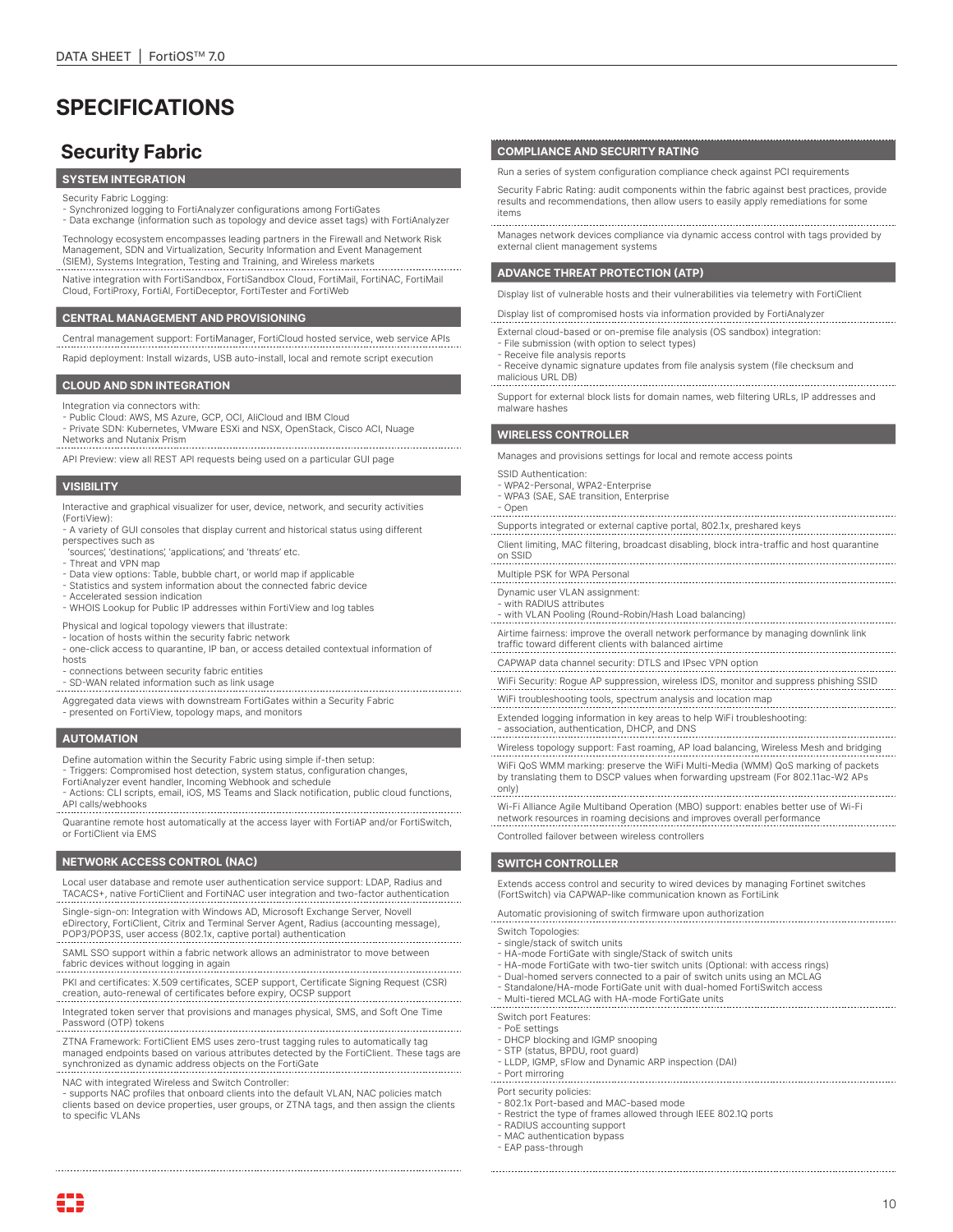NAC policy enforcement: use user or detected device information, such as device type or

- OS, to put traffic into a specific VLAN or apply specific port settings Device attributes conditions: MAC address, hardware vendor, device type, operating
- system
- User-based conditions
- Actions: assignment to VLAN and application of port specific settings
- Provision of guest, authentication-fail and quarantined VLANs

#### **WAN INTERFACE MANAGER**

Support USB 3G/4G Wireless WAN modems and modem extender (FortiExtender)

- 3G/4G modem settings:
- Support standalone and as redundant WAN interface mode - "Always connect" and "On demand" dial mode
- 
- Configurable redial limit

Some hardware variants support in-built DSL and/or 3G/4G modems

## **Operations**

#### **CONFIGURATION**

Management access: HTTPS via web browser, SSH, telnet, console

- Administrator login:
- ACME certificate support
- Password policy enforcement
- FortiExplorer:
- Management client on IOS platforms
- Ease-of-use by using USB connectivity
- Provides mobile notification (as part of automation feature)
- Feature Store: Toggle GUI component displays
- GUI configuration:
- 'One-click' access that quickly transfer administrators to next step panels - Dynamic object selectors and predictive search queries
- Web UI administration language support: English, Spanish, French, Portuguese, Japanese, Simplified Chinese, Traditional Chinese, Korean

#### **LOG & REPORT**

Logging facilities support: Local memory & storage (if available), multiple syslog servers, multiple FortiAnalyzers, WebTrends servers, FortiCloud hosted service

- Reliable syslog based on RFC 3195/RFC6587 . . . . . . . . . . . . . . . .
- Encrypted logging & log Integrity with FortiAnalyzer
- Scheduled batch log uploading, real-time logging or queue locally until external system is available
- Detailed traffic logs: forwarded, violated sessions, local traffic, invalid packets
- Comprehensive event logs: systems & administrators activity audits, routing & networking, VPN, user authentications, WiFi related events
- 
- Brief traffic log format option<br>
Firef traffic log format option<br>
Fig. (CEC) Sending logs to syslog servers in Common Event Format (CEF)
- IP and service port name resolution option

#### **DIAGNOSTICS**

Diagnostic CLI commands, session tracer, and packet capture for troubleshooting hardware, system, and network issues.

#### Policy and routing GUI tracer

Packet flow CLI tracer

Hardware testing suite on CLI

#### **MONITORING**

SNMP System Monitoring:

- SNMP v1 and v2c support
- SNMP v3 implementation includes support for queries, traps, authentication, and privacy - SNMP traps alerting to events such as a full log disk or a detected virus
- Traffic Monitoring:
- sFlow version 5
- Netflow 9.0 and IPFIX, may be extended to managed FortiSwitches
- Graphical Monitors: Real-time system, network service, and user status viewers
- Dashboard: customized widgets and layout

### **Policy & Control**

#### **POLICY MODES**

- Policy objects: predefined, custom and object grouping
- Address objects: subnet, IP, IP range, GeoIP (Geography), FQDN, Dynamic (based on received tags from external systems) and MAC address
- Internet Service DB: Dynamically updated DB that provides a list of popular cloud applications with their vital information that can be used for policy setup, routing and link load-balancing configurations.
- NGFW policy mode: setup policies with applications and URLs as objects
- User notifications: customizable replacement message for block sites and attachments User quarantine:
- Manually assigned with perpetual or customizable duration
- Automatically when triggered by automation configuration

#### **DEVICE IDENTIFICATION**

Device Identification: Cloud-based query DB service, device and OS fingerprinting, automatic classification, inventory management

#### Device inventory for visibility

Switch controller LLDP-MED Voice detection

#### **SSL INSPECTION**

Inspect SSL encrypted traffic option for IPS, application control, antivirus, web filtering, and DLP

#### SSL MITM Mirroring

- SSL Inspection Method options: SSL certificate inspection or full SSL inspection
- SSL inspection exemption by site reputation DB, web categories, and/or policy addresses

## **Security**

#### **ANTI-MALWARE**

Botnet server IP blocking with global IP reputation database

- Antivirus database type selection depending on the network and security needs
- Virus Outbreak Prevention Database query: uses real-time checksums DB of newly
- detected threats before AV signatures are available
- Content Disarm and Reconstruction option:
- AV Engine removes all active content in real time before passing to user
- Forward original file to sandbox for further analysis, quarantine or discarded
- AI-based malware detection: module is trained by FortiGuard AV against many malware samples to identify file features that make up the malware
- AV Inspected protocols and file types:
- Support for HTTP, FTP, IMAP, POP3, SMTP, NNTP, MAPI, CIFS and SSH Scan encrypted traffic with SSL inspection
- (Password-protected) archive files
- 
- Grayware and mobile malware

Option to treat Windows executables in email attachments as viruses File quarantine (local storage required) and infected host ban

#### **IPS AND DOS**

- IPS engine: 11,000+ up-to-date signatures, protocol anomaly detection, rate-based detection, custom signatures, manual, automatic pull or push signature update, threat encyclopedia integration
- IPS Actions: Default, monitor, block, reset, or quarantine attackers IP with expiry time
- Filter-Based Selection: Severity, target, OS, application, and/or protocol
- Packet logging option IP(s) exemption from specified IPS signatures
- IPv4 and IPv6 rate-based DOS protection (available on most models) with threshold settings against TCP Syn flood, TCP/UDP/SCTP port scan, ICMP sweep, TCP/UDP/SCTP/ ICMP session flooding (source/destination)
- IDS sniffer mode

#### **PROTECTIVE DNS**

DNS Filter: DNS-based web category filtering and botnet protection - Support DNS translation, external block list and static domain filter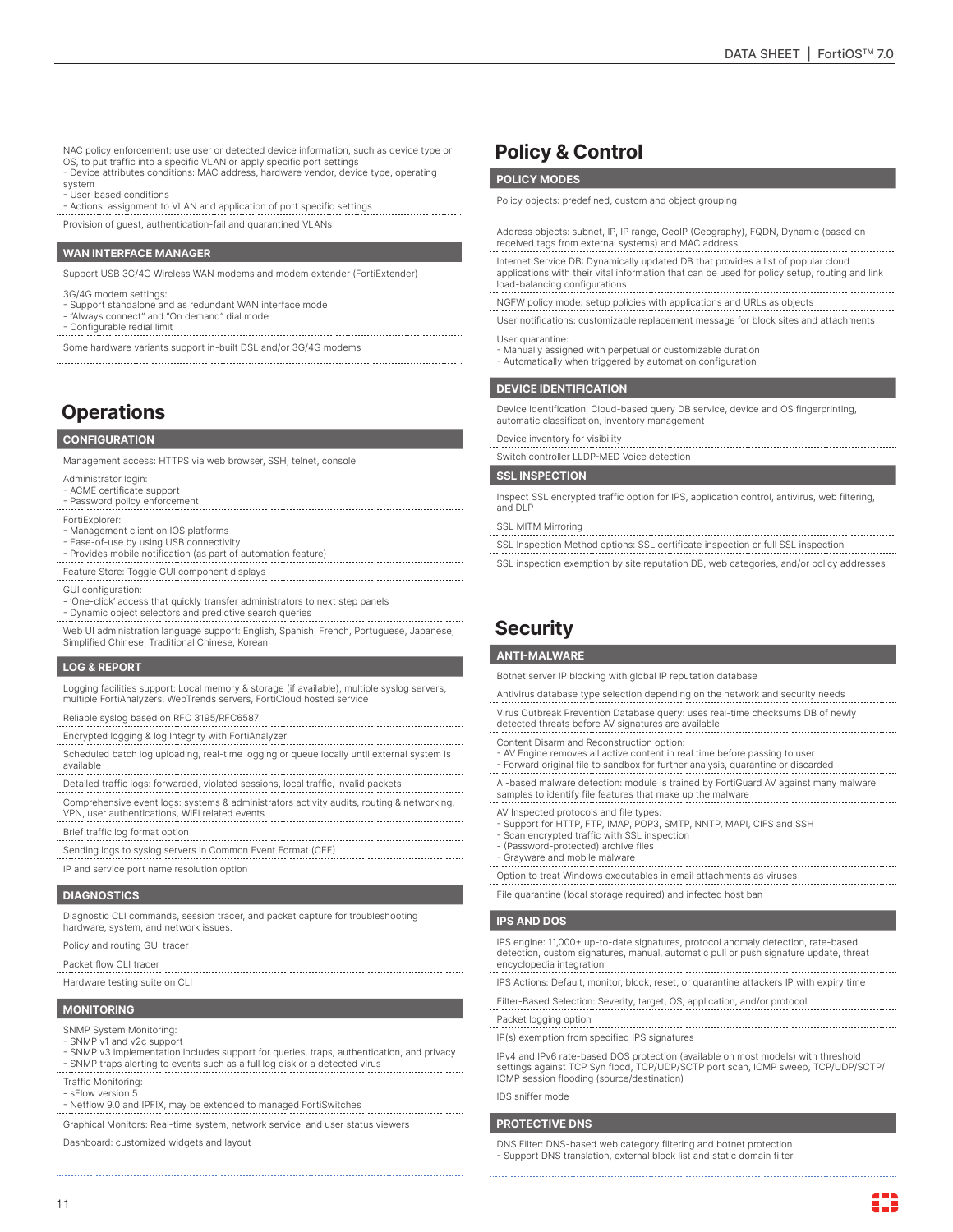#### **APPLICATION CONTROL**

Detects thousands of applications in 18 categories: Business, Cloud IT, Collaboration, Email, Game, General Interest, Mobile, Network Service, P2P, Proxy, Remote Access, Social Media, Storage/Backup, Update, Video/Audio, VoIP, Web Chat and Industrial.

- Custom application signature support
- Multiple parameter support on some signatures
- Supports detection for traffic using HTTP/2 protocol and able to block QUIC traffic so that browser automatically falls back to HTTP/2 + TLS 1.2

Filter-based overrides by: behavior, category, popularity, technology, risk, vendor, and/or protocol 

- Actions: Allow, block, reset session (CLI only), monitor only and attacker quarantine Port enforcement check: block applications detected on non-default ports
- Protocol enforcement: set networking services to defined ports. A violation can be set to block

SSH Inspection

Deep application control over popular public cloud services, such as SalesForce, Google Docs, and Dropbox

#### **WEB & VIDEO FILTERING**

Web filtering inspection mode support: Proxy-based, flow-based, and DNS

- Manually-defined web filtering based on URL, web content and MIME header
- Dynamic web filtering with cloud-based real-time categorization database:
- Over 250 million URLs rated into 78 categories, in 70 languages
- Pre-configured category-based filter: "G", 'PG-13", "R" and custom
- Safe Search enforcement: transparently inserts Safe Search parameter to queries. Supports Google, Yahoo!, Bing and Yandex, definable YouTube Education Filter
- Proxy avoidance prevention: Proxy site category blocking, rate URLs by domain & IP address, block redirects from cache & translation sites, proxy avoidance application blocking (application control), proxy behavior blocking (IPS)
- Web filtering local categories & category rating override
- Web filtering profile override: Allows administrator to temporarily assign different profiles to user/user group/IP<br>to user/user group/IP<br>couser/user group/IP
- 

Multiple, external blacklist support

- Restrict access to Google Corporate Accounts only
- URL certificate blacklist: useful to block botnet communication that relies on SSL
- Additional features offered by proxy-based web filtering:
- Filter Java Applet, ActiveX, and/or cookie
- Block HTTP Post
- Log search keywords
- Block HTTP redirects by rating
- Exempt scanning encrypted connections on certain categories for privacy - Web Browsing quota by categories
- Video filtering:
- Dynamic video filtering with cloud-based real-time categorization database
- Filter YouTube videos by channel IDs
- Enforce "Restrict YouTube access" and "Vimeo access" settings

#### **FIREWALL**

- Operating modes: NAT/route and transparent (bridge)
- Schedules: one-time, recurring
- Session helpers and ALGs: DCE/RPC, DNS-TCP, DNS-UDP, FTP, H.245 I, H.245 0, H.323, MGCP, MMS, PMAP, PPTP, RAS, RSH, SIP, TFTP, TNS (Oracle)
- VoIP traffic support: SIP/H.323 /SCCP NAT traversal, RTP pin holing
- Protocol type support: SCTP, TCP, UDP, ICMP, IP
- User and device-based policies
- 
- Policy Management: Sections or global policy management view
- Consolidated IPv4 and IPv6 policy table

#### **VPN**

83

- Customizable SSL VPN portal: color themes, layout, bookmarks, connection tools, client download
- SSL VPN realm support: enables multiple custom SSL VPN logins associated with user groups (URL paths, design)
- Single-sign-on bookmarks: reuse previous login or predefined credentials to access resources

Personal bookmarks management: allow administrators to view and maintain remote client bookmarks

#### Limit SSL portal concurrent users

- One time login per user options: Prevents concurrent logins using same username
- SSL VPN web mode: For thin remote clients equipped with a web browser only and support web application, such as HTTP/HTTPS Proxy, FTP, Telnet, SMB/CIFS, SSH. VNC,

RDP, Citrix SSL VPN tunnel mode: for remote computers that run a variety of client and server applications, SSL VPN client supports MAC OSX, Linux, Windows Vista and with 64-bit Windows operating systems

SSL VPN port forwarding mode: uses a Java Applet that listens on local ports on the user's computer. When it receives data from a client application, the port forward module encrypts and sends the data to the SSL VPN device, which then forwards the traffic to the application server. 

Host integrity checking and OS check (for windows terminals only) prior to SSL tunnel mode connections

- MAC host check per portal Cache cleaning option just before the SSL VPN session ends
- 
- IPsec VPN: - Remote peer support: IPsec-compliant dialup clients, peers with static IP/dynamic DNS
- 
- Authentication method: Certificate, pre-shared key IPsec Phase 1 mode: Aggressive and main (ID protection) mode
- Peer acceptance options: Any ID, specific ID, ID in dialup user group
- Supports IKEv1, IKEv2 (RFC 4306)
- IKE mode configuration support (as server or client), DHCP over IPsec
- Configurable IKE port - Phase 1/Phase 2 Proposal encryption: DES, 3DES, AES128. AES192, AES256, ARIA128,
- ARIA192, ARIA256, SEED Phase 1/Phase 2 Proposal authentication: MD5, SHA1, SHA256, SHA384, SHA512
- Phase 1/Phase 2 Diffie-Hellman Group support: 1, 2, 5, 14 to 21, 27 to 32
- Suite-B support: GCM128 and GCM256
- ChaCha20/Poly1305 PRF support: SHA1, SHA256, SHA384 and SHA512
- XAuth support as client or server mode
- XAuth for dialup users: Server type option (PAP, CHAP, Auto), NAT Traversal option
- Configurable IKE encryption key expiry, NAT traversal keepalive frequency
- IP fragmentation before/after IPsec encapsulation - Dead peer detection
- Replay detection
- Autokey keep-alive for Phase 2 SA
- 

FQDN support for remote gateways

- IPsec Configuration Wizard for termination with popular third-party devices IPsec Aggregate tunnels: set up redundancy and traffic load-balancing
- per-packet load balancing algorithm: by IP addresses, L4 information and (weighted) round-robin
- 
- Cloud-assisted One-Click VPN/ VPN Overlay Controller: easily configure - hub-and-spoke VPN (with ADVPN option)
- Mesh VPN (with ADVPN option)
- SD-WAN configuration integration
- Support VPN Client connection to hub
- IPsec VPN deployment modes: Gateway-to-gateway, hub-and-spoke, full mesh, redundant-tunnel, VPN termination in transparent mode

- IPsec VPN Configuration options: Route-based or policy-based
- Auto Discovery VPN (ADVPN): Dynamically establish direct tunnels (called shortcuts) between the spokes of a traditional Hub and Spoke architecture
- UDP hole punching for spokes behind NAT
- VPN monitoring: View and manage current IPsec and SSL VPN connections in details Other VPN support: L2TP client (on selected models) and server mode, L2TP over IPsec,
- PPTP, GRE over IPEC

#### **EMAIL FILTERING**

Mail protocol support: IMAP(S), POP3(S), and SMTP(S)

- Anti-Spam DB query: IP address check, URL check, and email checksum
- Local Spam Filtering: HELO DNS Lookup, return email DNS check, and Black/White List

12

## **Networking**

#### **ROUTING / NAT**

Static and policy routing

Content routing: WCCP and ICAP

Dynamic routing protocols: RIPv1 and v2, OSPF v2 and v3, ISIS, BGP4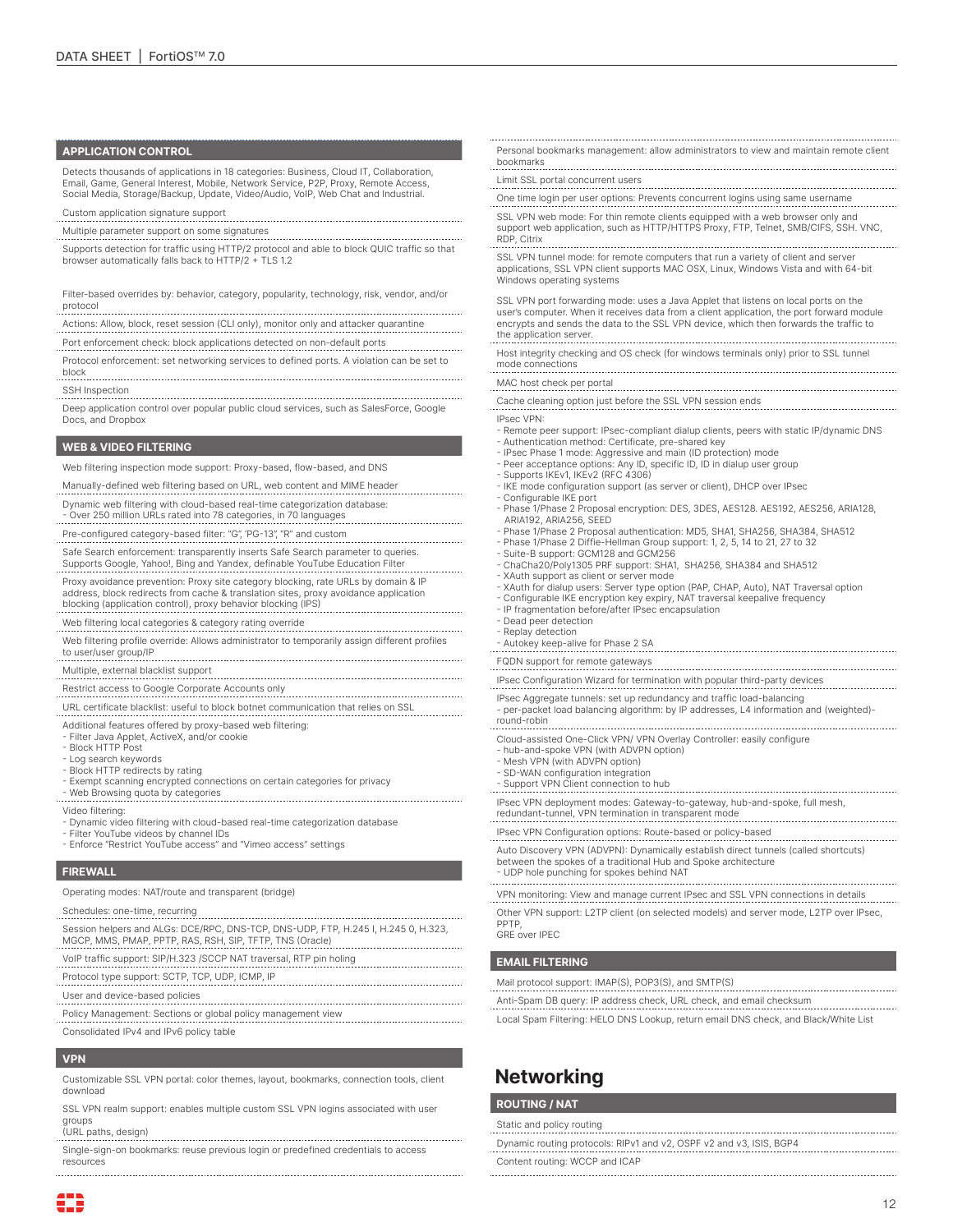NAT configuration: Per policy based and central NAT Table

NAT support: NAT64, NAT46, static NAT, dynamic NAT, PAT, Full Cone NAT, STUN

Multicast traffic: sparse and dense mode, PIM support

#### **L2 / SWITCHING**

Layer-2 interface modes: Port aggregated, loopback, VLANs (802.1Q and Trunking), virtual hardware, software, and VLAN switches

EMAC-VLAN support: allow adding multiple Layer 2 addresses (or Ethernet MAC addresses) to a single physical interface

VXLAN support: - interVTEP (VXLAN Tunnel End Point)

- Support for multiple remote IPs, these remote IPs can be IPv4 unicast, IPv6 unicast, IPv4 multicast,
- or IPv6 multicast

Virtual Wire Pair:

- Process traffic only between 2 assigned interfaces on the same network segment
- Available on both transparent and NAT/route Mode
- Option to implement wildcard VLANs setup

#### **OFFLINE INSPECTION**

Sniffer Mode: Dedicate an interface exclusively where all traffic entering the interface is processed by the sniffer

Offline Security inspection: AV, Web Filtering, Application Control, IPS, and Anti-spam

#### **SD WAN**

WAN load balancing (weighted) algorithms by: volume, sessions, source-destination IP, Source IP, and spillover

### WAN link checks for SLAs:

- Ping or HTTP probes
- Monitoring criteria including latency, jitter, and packet loss
- Configurable check interval, failure and fail-back thresholds
- Cloud-based SD-WAN bandwidth monitoring service

Passive WAN health measurement: determines the health check measurements using session information that is captured on firewall policies

- Multi-path intelligence using rules defined by:
- Source address and/or user group
- Destination address and/or a selection of over 3,000 applications
- path selection using particular link quality criteria or SLAs defined

Traffic shaping and QoS per policy or applications: Shared policy shaping, per-IP shaping, interface-based traffic shaping, maximum and guaranteed bandwidth, maximum concurrent connections per IP, traffic prioritization, Type of Service (TOS), ,Differentiated Services (DiffServ) and Forward Error Correction (FEC) for VPN support

Packet duplication:

- Packets are duplicated on other good links within the SD-WAN zone and de-duplicated on the destination FortiGate
- Can be triggered by SD-WAN rules, source, destination, and service parameters - Support over aggregated dial-up IPsec tunnels
- Option to set up traffic shaping profile by defining the percentage of interface bandwidth for each classified traffic and then bind to interfaces
- Traffic Shaping Policies: Assigns traffic shape profile according to matching policy based on source, destination, service, application, application category, and/or URL category.
- DSCP support:
- DSCP match in SD-WAN rules
- DSCP tagging of forwarded packets based on identified applications
- Inline and out-of-path WAN optimization topology, peer to peer, and remote client support Transparent Mode option: keeps the original source address of the packets, so that servers appear to receive traffic directly from clients.
- WAN optimization techniques: Protocol optimization and byte caching
- 
- WAN optimization protocols supported: CIFS, FTP, HTTP(S), MAPI, TCP . . . . . . . . . . . . . . .
- Secure Tunneling option: Use AES-128bit-CBC SSL to encrypt the traffic in the WAN optimization tunnel

- Tunnel sharing option: Multiple WAN optimization sessions share the same tunnel
- Web caching: Object caching that accelerates web applications and web servers by reducing bandwidth usage, server load, and perceived latency. Supports caching of HTTP 1.0 and HTTP 1.1 web sites
- SSL Offloading with Web caching:
- Full mode: performs both decryption and encryption of the HTTPS traffic Half mode: performs only one encryption or decryption action
- 

Option to exempt certain web sites from web caching with URL patterns

- Support advanced web caching configurations and options:
- Always revalidate, Max cache object zie, negative response duration, fresh factor, Max/ Min/Default TTL, proxy FQDN, Max HTTP request/message length, ignore options, cache expired objects, revalidated prama-no-cache
- WAN optimization and web cache monitor

#### **EXPLICIT PROXY**

- Explicit web & FTP proxy: FTP, HTTP, and HTTPS proxying on one or more interfaces
- Proxy auto-config (PAC): Provide automatic proxy configurations for explicit web proxy users
- Proxy chaining: Web proxy forwarding to redirect web proxy sessions to other proxy
- servers
- Web proxy forwarding server monitoring and health checking IP reflect capability
- 
- Load balancing for forward proxy and proxy chaining Explicit web proxy authentication: IP-based authentication and per session authentication
- Transparent web proxy
- SAML user authentication support

#### **IPV6**

IPv6 Support: Management over IPv6, IPv6 routing protocols, IPv6 tunneling, firewall and UTM for IPv6 traffic, NAT46, NAT64, IPv6 IPsec VPN

- IPv6 SD-WAN Support: Ping6 link monitor, IPv6 source and destination objects
- Fully support wireless client IPv6 traffic on both from tunnel and local-bridge mode SSID

#### **HIGH AVAILABILITY**

High availability modes: Active-passive, active-active, virtual clusters, VRRP, FG-5000 series clustering

- Redundant heartbeat interfaces
- 
- HA reserved management interface
- Failover:
- Port, local and remote link monitoring - Stateful failover
- Subsecond failover
- Failure detection notification
- When memory utilization exceeds the threshold for a specific amount of time
- Deployment Options:
- 
- HA with link aggregation Full mesh HA
- Geographically dispersed HA
- Standalone session synchronization
- Support security inspection over asymmetric traffic, TCP, UDP, ICMP sessions as well as NAT sessions
- Configuration synchronization between similar FortiGates.

#### **ESSENTIAL NETWORK SERVICES**

Built-in DHCP, NTP, DNS Server, and DNS proxy

FortiGuard NTP, DDNS, and DNS service

## **Platform Support**

### **PHYSICAL APPLIANCE (+SPU)**

Integrates with SPU components for traffic processing acceleration.

#### **VIRTUAL SYSTEMS**

Virtual Systems (FortiOS Virtual Domains) divide a single FortiGate unit into two or more virtual instances of FortiOS that function separately and can be managed independently. Configurable virtual systems resource limiting and management such as maximum/

guaranteed 'active sessions' and log disk quota

- VDOM operating modes: NAT/Route or Transparent
- Spilt-Task VDOM: Separate VDOMs for management and data paths
- Virtual routing and forwarding (VRF):
- Route leaking capabilities between locally defined VRFs (VRF-lite) - Supports static, OSPF, IBGP and EBGP